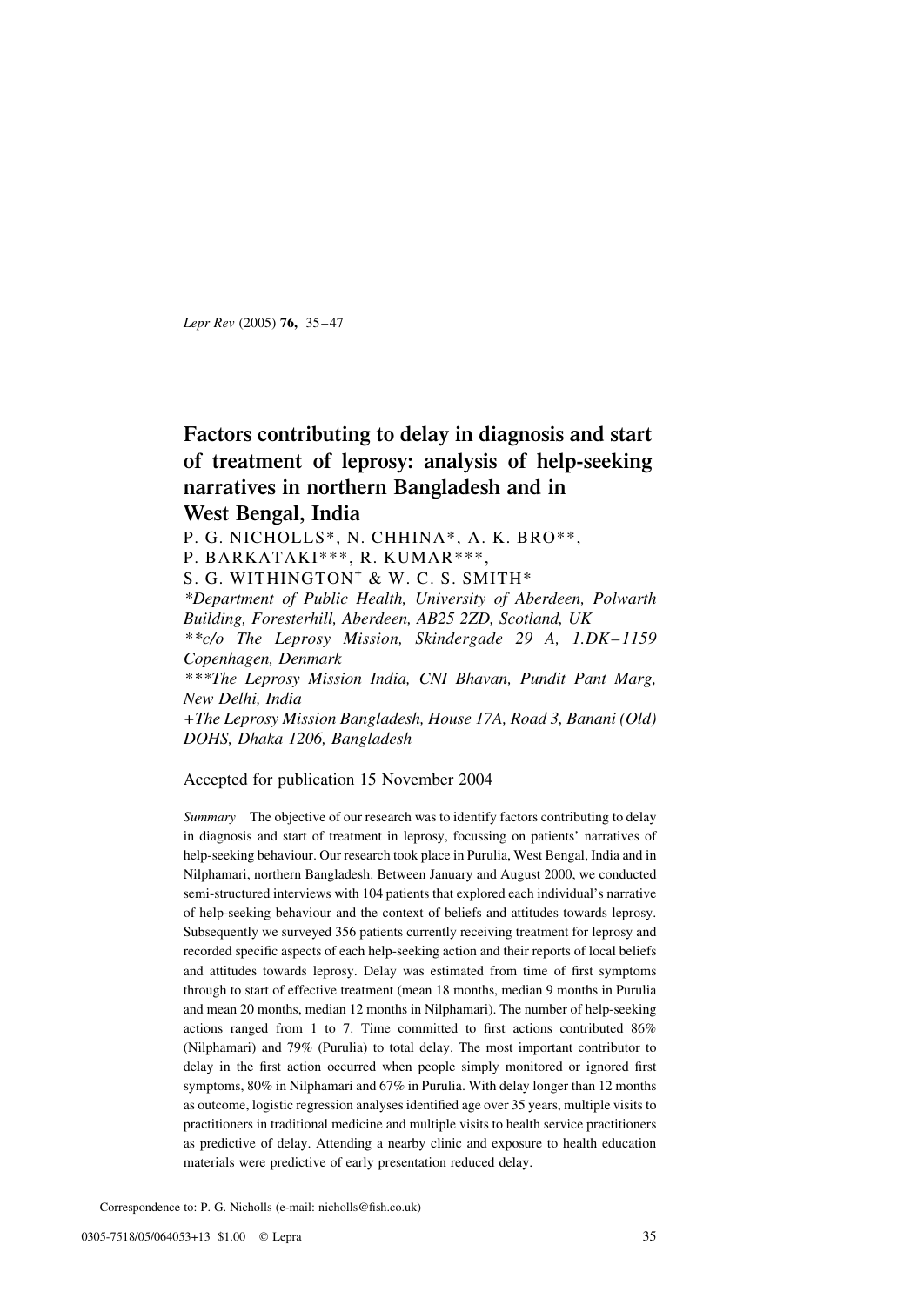#### Introduction

Delay in diagnosis and start of treatment is defined as the time taken from first becoming aware of the symptoms of disease through to the start of effective treatment.<sup>[1](#page-12-0)</sup> This includes periods of inaction when the affected person simply monitors or ignores symptoms, the time allocated to ineffective traditional or popular cures and the time taken by private or general health service practitioners to reach a correct diagnosis and start effective treatment. In leprosy, delay is a recognized risk factor for nerve function impairment.<sup>[2](#page-12-0)</sup>

Every community exhibits a unique mix of cultural attitudes and knowledge that associate simple symptoms of disease with recognized help-seeking actions.<sup>[3,4](#page-12-0)</sup> Since leprosy results in a great variety of symptoms and carries an implicit threat of stigmatization,  $3.5$  especially for women,  $6.7$  it also results in a great diversity of routes by which individuals eliminate preferred or alternative sources of help before they finally commit themselves to the health services, receive a correct diagnosis and start treatment.<sup>[8,9](#page-12-0)</sup> Published research in Nepal found an association between delay and difficulty in accessing a distant clinic or choosing the anonymity of a distant clinic.<sup>[10](#page-12-0)</sup>

The World Health Organization (WHO) recognizes the importance of early detection and effective treatment as the keys to breaking the chain of transmission and eliminating leprosy.[11](#page-12-0) However, in contrast to the promotion of multi-drug therapy (MDT) as the effective treatment for leprosy, relatively little has been written about promoting early decisions to seek the appropriate treatment. Promoting effective help-seeking is dependent on an understanding of normal help-seeking behaviour. The primary objective of our research was therefore to develop an understanding of help-seeking behaviour and identify specific actions, knowledge or attitudes towards leprosy directly or indirectly associated with delay in the local context.

## Materials and methods

Two areas with long established leprosy control programmes participated in this study, the leprosy control areas of Purulia, West Bengal, India and the Danish Bangladesh Leprosy Mission (DBLM) in Nilphamari, northern Bangladesh. The areas were selected because they share the same Bengali language but have different cultures: Nilphamari has a mix of Hindu and Muslim communities, while Purulia is predominantly Hindu. The two areas are some 500 km apart. Each includes both rural and urban populations.

There were 56 new cases during 2000/2001 in the town clinic and 684 in the leprosy hospital, many of whom travelled from neighbouring towns and districts. The rural control work covered the 320,000 population of 345 villages in the area around Jhalda, 45 km to the west of Purulia where 958 new cases were diagnosed in 2000/2001. Prevalence rates at the end of 2000/2001 were 2.21 in Nilphamari, 13.9 in Jhalda and 5.1 in Purulia.<sup>12</sup>. The project in Nilphamari has developed over 35 years and includes some 60 outpatient clinics serving three northern districts of Bangladesh. The area is largely rural but includes the larger centres of Saidpur and Rangpur. Population at the time of fieldwork was in excess of 6 million. There were 2293 new cases in 2000/2001. Government health services in the area include local hospitals and health centres with referral and specialist services in Rangpur. There are also private clinics.

In an initial round of fieldwork we used qualitative methods to collect information on local help-seeking behaviour and identify factors contributing to delay. We then used this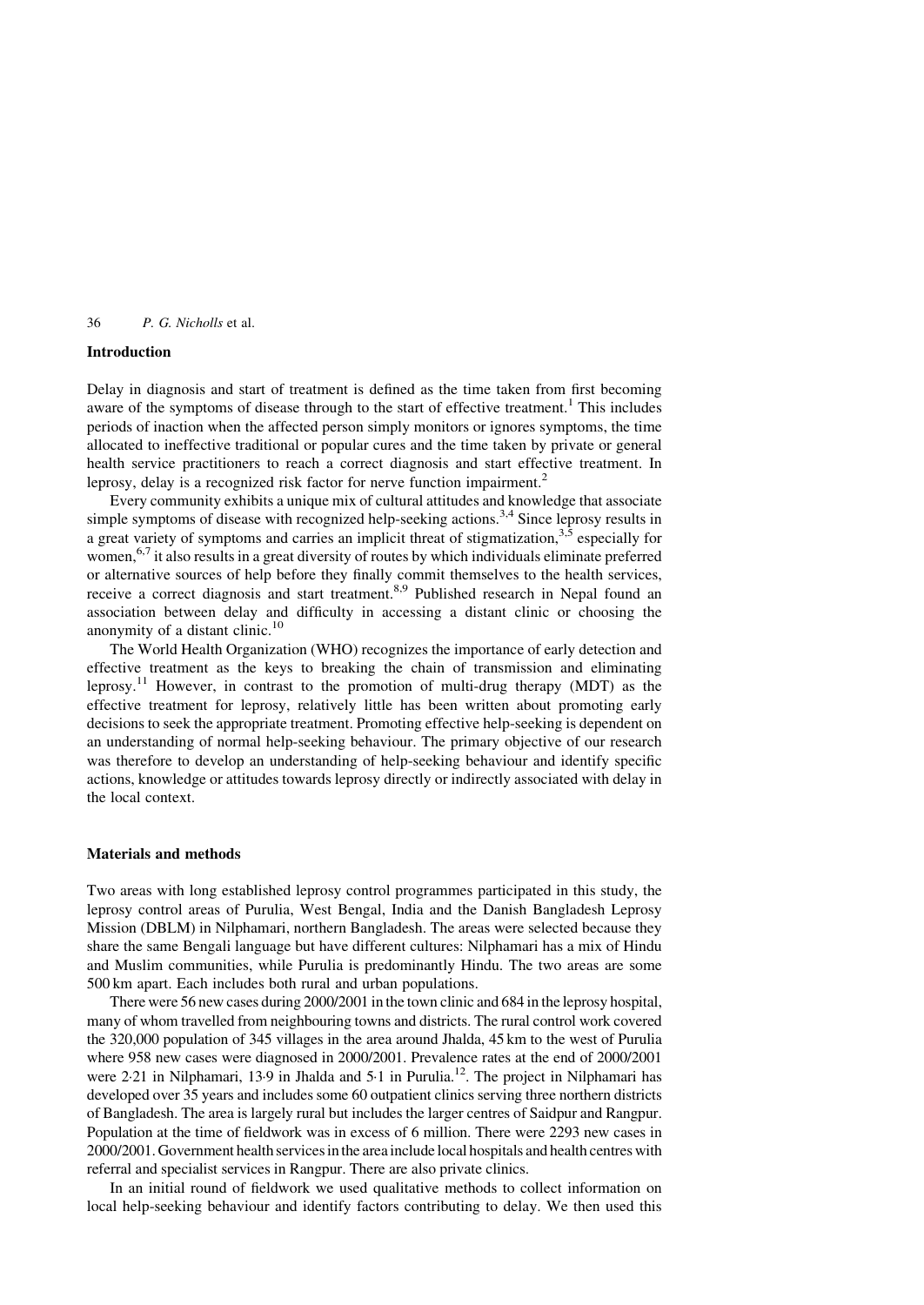#### Delay in diagnosis and treatment of leprosy 37

information to design a survey questionnaire to collect structured data to quantify risk factors for delay using logistic regression analysis.

For the qualitative fieldwork, the primary source was patients attending an outpatient clinic and currently receiving multi-drug therapy for leprosy. We used semi-structured interviews to explore each individual's narrative of help-seeking behaviour and asked questions about local attitudes and beliefs towards leprosy. Young children were included only if we could interview an accompanying adult. Excluded were patients not willing to give informed verbal consent and those newly diagnosed. We required all participants to have had at least one month to reflect on the leprosy diagnosis. In each centre, we trained local interviewers selected from project staff. We completed a total of 50 interviews in Nilphamari and 54 in Purulia. All the interviews were carried out in private rooms in outpatient clinics using the local Bengali language. For validation we interviewed local staff at senior and junior levels in each centre and worked with groups of in-patients. In both Nilphamari and Purulia a visiting post-graduate student provided supervision.

Applying the findings from the analysis of the interviews and group work, we designed and piloted a survey questionnaire that would allow us to describe help-seeking behaviour and local beliefs and attitudes associated with delay in diagnosis and start of treatment. The staff who had participated as interviewers in the earlier fieldwork administered the questionnaire survey, working under the supervision of senior project staff. Inclusion and exclusion criteria and arrangements for interviews were the same as those for the earlier round of fieldwork. For purposes of data collection and analysis we develop a system of coding to summarize eight aspects of each help-seeking action. We defined a single action as an individual's response to some change in symptoms or in awareness. Each action was then coded in terms of the reported symptom, the individual's assessment of symptom significance, the people involved in decision-making, the resulting action (or period of inaction), the resulting diagnosis (whether leprosy was suspected or diagnosed), the resulting referral or treatment, the time committed to each action and the cost incurred. We defined the time committed to each action as the period until a subsequent change in symptoms or awareness forced a further action. For each individual, the total time committed to successive help-seeking actions provided an estimate of delay. We planned to survey a total of 400 individuals, 200 in each centre, setting quotas by age and sex.

Data were entered onto computer using EPI-INFO procedures. We used STATA procedures to produce tabulations and for standard chi-squared tests. We tested differences in delay using the Kruskal–Wallis non-parametric test. For logistic regression analyses we defined a dependent variable as delay up to or in excess of 12 months as outcome, this threshold approximating to the median delay in each centre. In a series of analyses, we quantified risks associated with demographic variables, variables describing awareness or exposure to leprosy, variables describing attitudes and beliefs within the community and variables describing aspects of help-seeing behaviour. Univariate and multivariate analyses were used to assess the predictive value of individual variables within each group. Finally, stepwise logistic regression was used to identify a reduced predictive model, one in which all the variables contribute significantly to the regression.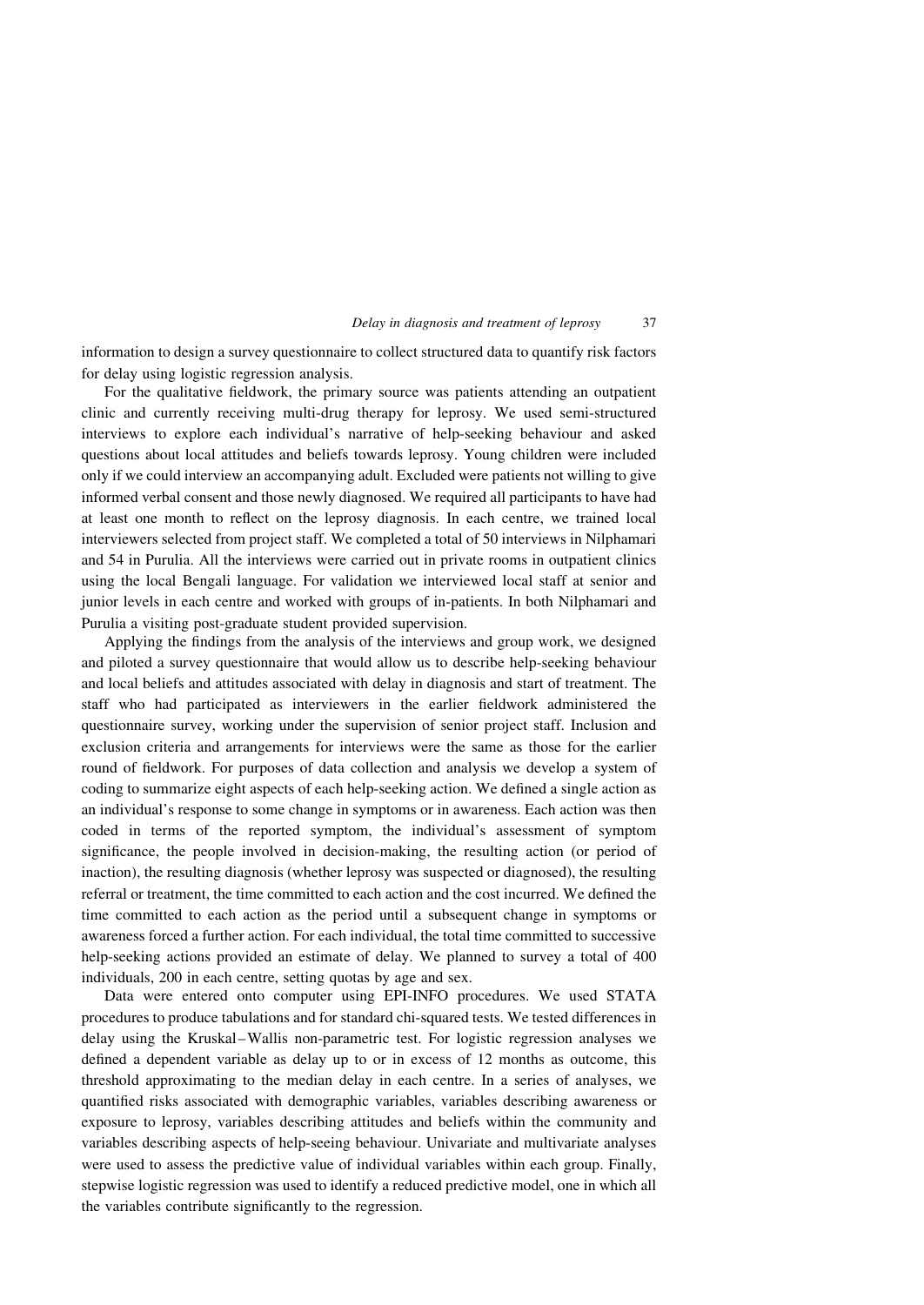## **Results**

## SURVEY COHORT AND DELAY IN DIAGNOSIS AND START OF TREATMENT

The total number of people surveyed was 356, 175 in Nilphamari and 181 in Purulia. Mean and median delays in Nilphamari were 19·9 months and 12 months, respectively and in Purulia 18 months and 9 months. This difference between centres did not reach statistical significance at the 5% level. Table 1 provides a demographic breakdown of the individuals surveyed in each centre and their mean and median delays. We note a tendency for longer delays among older people in Nilphamari  $(P < 0.05)$  and among women in Purulia  $(P=0.055)$ . In Nilphamari there were 111 multibacillary (MB) cases and 64 paucibacillary (PB) cases Delays were significantly longer among MB cases (23·9 and 16·8 months,  $P < 0.05$ ). 21 individuals with WHO grade 2 disability (12%) had a mean delay of 37·0 months. In Purulia there were 105 MB cases and 76 PB cases. We found no evidence of an association between diagnostic grouping or WHO grade and delay.

## HELP-SEEKING ACTIONS, TRIGGERS TO PRESENTATION AND RELATED DELAY

In Nilphamari, the number of help-seeking actions totalled 455 and ranged from 2 to 7. In Purulia the total was 500 with a range from 1 to 7. In both centres there was the expected association between high numbers of actions and prolonged delay ( $P < 0.05$ ) [\(Table 2\)](#page-4-0). The number of reported actions was higher among MB patients ( $P < 0.05$ ).

From [Table 3,](#page-4-0) it is apparent that inaction in response to first symptom was by far the most important contributor to initial delay in both centres. Inaction accounted for 80% of time committed to first action in Nilphamari and 67% in Purulia. First actions accounted for 86% of overall delay in Nilphamari and 79% in Purulia.

We extended this analysis to examine all help-seeking actions. Active help-seeking accounted for 26% of total delay in Nilphamari, of which 10% was committed to popular medicine, 8% to health services and doctors and 6% to traditional or alternative medicine. 2% of total delay related to individuals who were not diagnosed or failed to comply with a referral after leprosy had been suspected by case-finding or contact survey teams. In Purulia, 33% of

| Age and sex grouping      | No. patients | Delay                              |
|---------------------------|--------------|------------------------------------|
| Nilphamari                |              |                                    |
| Women over 35 years       | 19 (11%)     | Mean 35.5 months, median 18 months |
| Women up to 35years       | $35(20\%)$   | Mean 16.1 months, median 12 months |
| Men over 35 years         | 40(23%)      | Mean 24.2 months, median 12 months |
| Men over 35 years         | 81 (46%)     | Mean 18.8 months, median 12 months |
| All individuals surveyed  | 175          | Mean 19.9 months, median 12 months |
| Purulia                   |              |                                    |
| Women aged over 35 years  | $20(11\%)$   | Mean 23 months, median 13 months   |
| Women aged up to 35 years | 29 (20%)     | Mean 25 months, median 12 months   |
| Men aged over 35 years    | 42 (23%)     | Mean 18 months, median 12 months   |
| Men aged up to 35 years   | 86 (46%)     | Mean 15 months, median 6 months    |
| All individuals surveyed  | 181          | Mean 18 months, median 9 months    |

Table 1. Overall delay and breakdown by age and sex

Note: four cases of unknown age.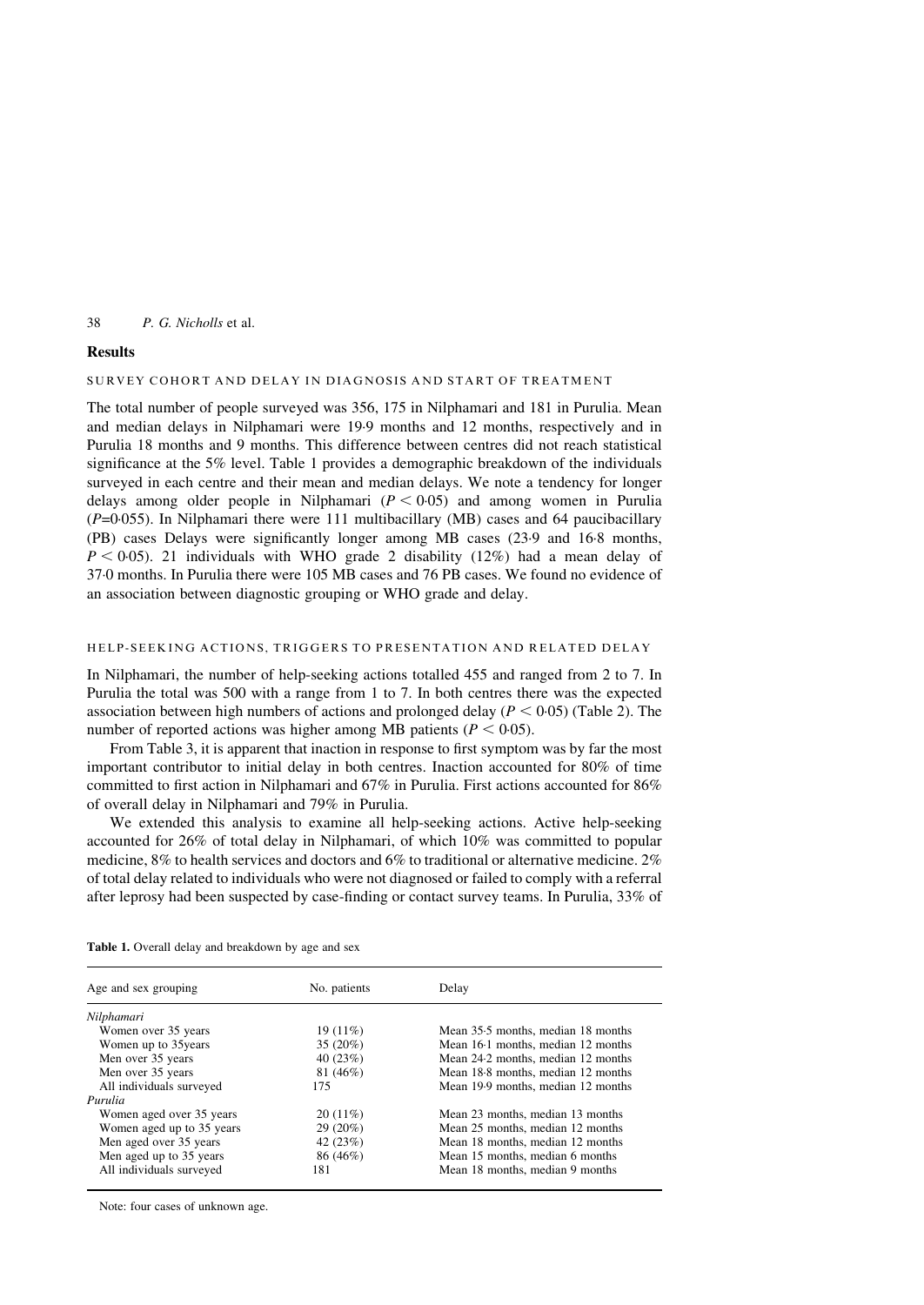|  |  | Delay in diagnosis and treatment of leprosy |  | 39 |
|--|--|---------------------------------------------|--|----|
|--|--|---------------------------------------------|--|----|

| Number of actions     |          | 2        | 3        | 4        | 5+      |
|-----------------------|----------|----------|----------|----------|---------|
| Nilphamari            |          |          |          |          |         |
| Number of individuals |          | 107(61%) | 44 (25%) | 16(9%)   | 8(5%)   |
| Mean delay (months)   |          | 17.9     | 22.4     | 21.8     | 59.7    |
| Median delay (months) |          | 12       | 12       | 9.5      | 39      |
| Purulia               |          |          |          |          |         |
| Number of individuals | 5(3%)    | 87 (48%) | 57 (31%) | 18 (10%) | 14 (8%) |
| Mean delay (months)   | 0.2      | 14.9     | 19.5     | $20-0$   | 40.2    |
| Median delay (months) | $\Omega$ | 6        | 10       | 12       | 23      |

<span id="page-4-0"></span>Table 2. Number of actions and delay in presentation

Table 3. Time committed to first action in response to first symptom

| First action type                           | First actions by<br>each individual | Associated months delay (mean, median, range)<br>and percent contribution to initial delay |
|---------------------------------------------|-------------------------------------|--------------------------------------------------------------------------------------------|
| Nilphamari                                  |                                     |                                                                                            |
| <b>Inaction</b>                             | 139 actions $(80\%)$                | Mean 19.1 months, median 12 months, range<br>$1-48$ months, 79.9% of initial delay         |
| Found by survey                             | $1 (< 1\%)$                         | 12 months delay to start of treatment                                                      |
| Used popular medicine                       | 16(9%)                              | Mean 16.8, median 6, range $1 - 120$ , 7.8% of<br>initial delay                            |
| Presented to doctors or health<br>services  | 9(5%)                               | Mean 15.8, median 12, range $1-48$ , 5.6% of<br>initial delay                              |
| Use traditional or alternative<br>medicines | 10(6%)                              | Mean 13.2 months, median 5 months, range<br>$1-60$ months, 6.3% of initial delay           |
| Purulia                                     |                                     |                                                                                            |
| Inaction                                    | 115(64%)                            | Mean 17.2, median 8, range $\leq 1-240$ , 66.8%<br>of initial delay                        |
| Found by survey                             | 9(5%)                               | Mean 8.7, median 0, range $0-60$ , $2.6\%$ of initial<br>delay                             |
| Used popular medicine                       | 31 (17%)                            | Mean 6.2, median 3, range $1-6$ , $9.4\%$ of initial<br>delay                              |
| Presented to doctors or health<br>services  | $19(10\%)$                          | Mean 12.1, median 1 month, $\leq 1-2$ , 10.8%<br>of initial delay                          |
| Use traditional or alternative<br>medicines | 7(4%)                               | Mean 25.1, 4, $\leq$ 1–132, 8.3% of initial delay                                          |

total delay was accumulated through time committed to popular medicine (9%), to health services or doctors (14%) or to traditional or alternative medicines (7%). The remaining delay arose when individuals were not diagnosed or failed to comply with referrals by case-finding or contact survey teams.

In a total of 40 visits to practitioners in traditional or alternative medicines there were no cases where leprosy was suspected or a referral made. In contrast, pharmacies and village doctors proved relatively effective at recognizing the possibility of leprosy and making referrals (nine in 41 visits in Nilphamari, six in 52 visits in Purulia).

Lay referral (referral by family or community members, self referral or referral by a person previously affected by leprosy) was by far the most common trigger to presentation (Nilphamari 82 (47%) and Purulia 97 (54%)). Referrals from doctors were 17 (10%) in Nilphamari and 26 (14%) in Purulia. Referrals from pharmacies and village doctors were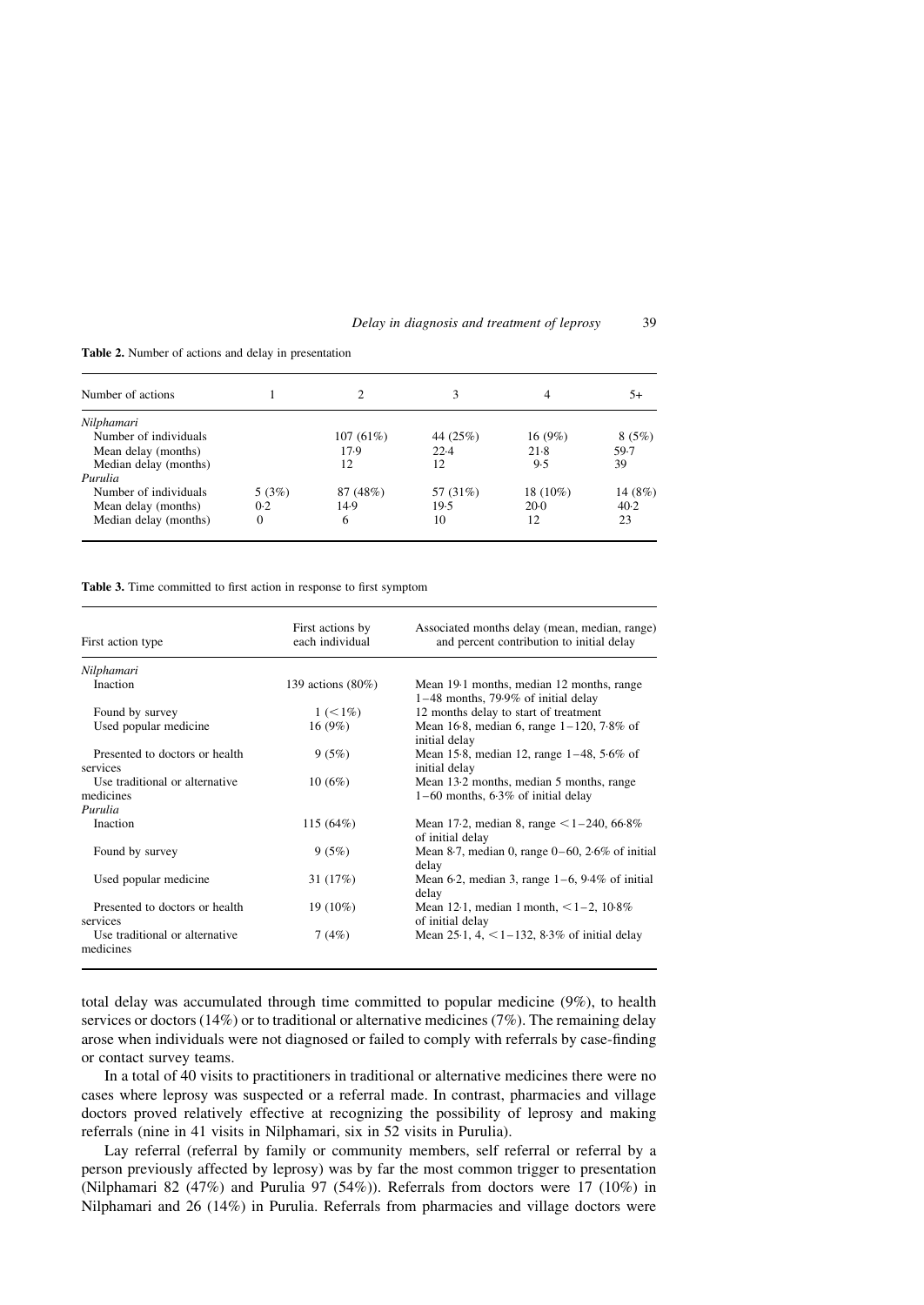8 (5%) in Nilphamari and 3 (2%) in Purulia. In both locations, case-finding or contact surveys had been the trigger to presentation, 67 (38%) in Nilphamari and 55 (30%) in Purulia. However, while each of these triggers effectively ended the period of delay, none was found to be associated with reduced delay.

Three individuals in Nilphamari each reported early contacts with case-finding or contact survey teams that had not led to diagnosis or start of treatment. In two of these leprosy was not suspected and no referral made, in the other leprosy was suspected but the individual did not seek treatment. Two other individuals reported that they had been found by survey teams and had begun but then discontinued treatment. Fourteen individuals in Purulia reported similar contacts with survey teams. Three individuals reported a total of seven occasions when a survey team suspected leprosy but they did not seek treatment. Four other individuals presented to leprosy clinics but the diagnosis was not confirmed. In all other contacts with survey teams leprosy had not been suspected.

#### DEMOGRAPHIC VARIABLES AND THEIR ASSOCIATION WITH DELAY

[Table 4](#page-6-0) presents the results of univariate and multivariate logistic regression analyses assessing the association between demographic variables and delay. We found evidence that age over 35 years is associated with increased delay while attending the nearest clinic is associated with reduced delay. Living in a rural area approaches statistical significance as a further variable predicting reduced delay.

In a separate analysis of data from each centre, we found that Purulia had the higher proportion of individuals who were married or widowed (81·2% compared with 64·7%,  $P < 0.01$ ) and a higher rate for 6+ years education (40.9% compared with 22.3%,  $P < 0.001$ ), with related differences in literacy rates. The Nilphamari patients had a higher rate for rural residence (94.3% compared with Purulia 65.2%,  $P < 0.001$ ) but distances travelled to clinics were greater, reflecting the larger geographical control area. There was no difference in the choice of clinic, 94% overall choosing to attend the clinic closest to home. With these points in mind we repeated the logistic regression analysis for each centre independently. In both centres, age over 35 years was identified as the strongest risk factor for delay. In Purulia, literacy was associated with reduced delay and limited schooling with increased delay.

## AWARENESS AND ATTITUDES TOWARDS LEPROSY AND THEIR ASSOCIATION WITH DELAY

Variables listed in [Table 5](#page-7-0) described beliefs, awareness and attitudes to leprosy in the community. Univariate and multivariate logistic regression analyses identified only one, exposure to educational leaflets, to be associated with reduced delay (odds ratio 0·55,  $P < 0.05$ , 95% confidence interval 0.34–0.91). Informing friends or neighbours of the leprosy diagnosis approached statistical significance as a predictor of reduced delay.

Comparing these variables between centres, we found that in Nilphamari 82% individuals reported that neighbours were aware of their leprosy, while in Purulia the rate was 48%. The rates of reporting fear of physical and health consequences and of consequences for family, marriage and ability to work were all higher in Nilphamari. Logistic regression analyses of data from Nilphamari found belief in other causes of leprosy including food, water and bad hygiene to be associated with delay. We found that informing friends or neighbours of the leprosy diagnosis to be associated with reduced delay. Analysis of data from Purulia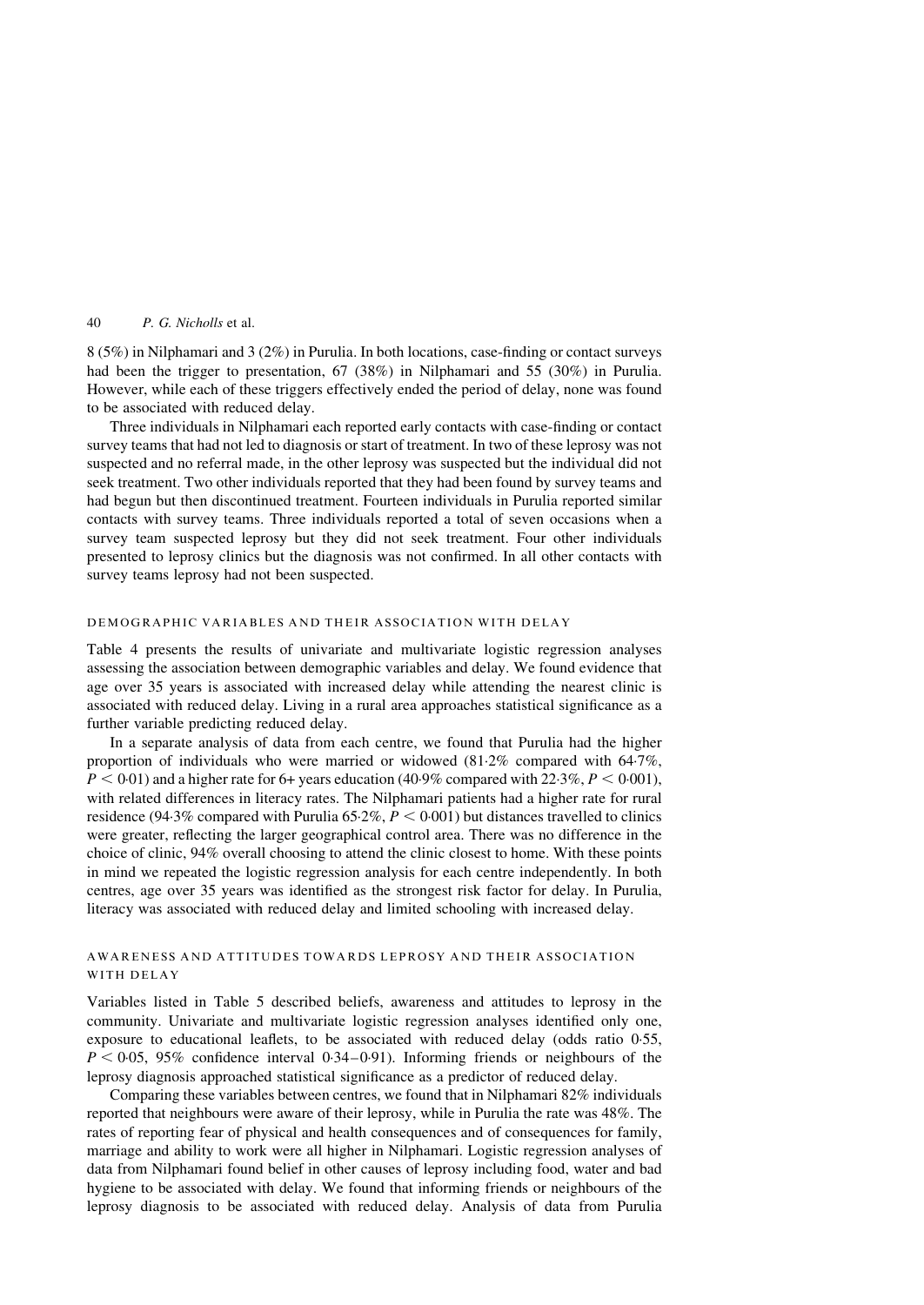|                       | Univariate analysis |                    |               | Multivariate analysis |                    |                |               | Stepwise multivariate analysis |               |  |
|-----------------------|---------------------|--------------------|---------------|-----------------------|--------------------|----------------|---------------|--------------------------------|---------------|--|
|                       | Odds ratios         | Probability levels | 95% CI        | Odds ratios           | Probability levels | 95% CI         | Odds ratios   | Probability levels             | 95% CI        |  |
| Male sex              | 0.82                | <b>NS</b>          | $0.51 - 1.30$ | 0.77                  | <b>NS</b>          | $0.46 - 1.30$  |               |                                |               |  |
| Age 36+ years         | 1.77                | P < 0.05           | $1.13 - 2.78$ | 1.63                  | <b>NS</b>          | $0.96 - 2.76$  | 1.79          | P < 0.05                       | $1.12 - 2.86$ |  |
| $1-5$ yrs education   | 1.06                | <b>NS</b>          | $0.60 - 1.85$ | 2.93                  | <b>NS</b>          | $0.77 - 11.08$ |               |                                |               |  |
| 6+ years education    | 0.77                | <b>NS</b>          | $0.47 - 1.27$ | 2.12                  | <b>NS</b>          | $0.48 - 9.40$  |               |                                |               |  |
| Married or widowed    | 0.70                | <b>NS</b>          | $0.42 - 1.16$ | 0.98                  | <b>NS</b>          | $0.54 - 1.78$  |               |                                |               |  |
| Rural resident        | 0.68                | <b>NS</b>          | $0.41 - 1.15$ | 0.65                  | <b>NS</b>          | $0.35 - 1.21$  | 0.59          | P < 0.10                       | $0.34 - 1.02$ |  |
| Literate              | 0.78                | <b>NS</b>          | $0.51 - 1.20$ | 0.39                  | <b>NS</b>          | $0.10 - 1.54$  |               |                                |               |  |
| Travel $>$ 5 km       | 0.84                | <b>NS</b>          | $0.54 - 1.30$ | 0.81                  | <b>NS</b>          | $0.47 - 1.42$  |               |                                |               |  |
| Attend nearest clinic | 0.35                | P < 0.05           | $0.14 - 0.87$ | 0.23                  | P < 0.01           | $0.08 - 0.64$  | 0.27          | P < 0.01                       | $0.10 - 0.70$ |  |
| Used public transport | 1.19                | <b>NS</b>          | $0.68 - 2.07$ | 0.94                  | <b>NS</b>          | $0.48 - 1.84$  |               |                                |               |  |
| WHO grade 1           |                     |                    |               | $1-03$                | <b>NS</b>          | $0.53 - 1.98$  |               |                                |               |  |
| WHO grade 2           |                     |                    |               | 1.74                  | <b>NS</b>          | $0.80 - 3.79$  | 1.93          | P < 0.10                       | $0.94 - 3.98$ |  |
| BL or LL leprosy      |                     |                    |               | 1.59                  | <b>NS</b>          | $0.88 - 2.88$  | 1.82          | P < 0.05                       | $1.07 - 3.09$ |  |
| MB leprosy            |                     |                    |               | 1.43                  | <b>NS</b>          | $0.84 - 2.48$  |               |                                |               |  |
|                       |                     |                    |               | $R^2$ =0.0645         |                    |                | $R^2$ =0.0497 |                                |               |  |
|                       |                     |                    |               |                       |                    |                |               |                                |               |  |
|                       |                     |                    |               |                       |                    |                |               |                                |               |  |
|                       |                     |                    |               |                       |                    |                |               |                                |               |  |
|                       |                     |                    |               |                       |                    |                |               |                                |               |  |
|                       |                     |                    |               |                       |                    |                |               |                                |               |  |

<span id="page-6-0"></span>**Table 4.** Demographic risk factors for delay in diagnosis and start of treatment in excess of 12 months

# 41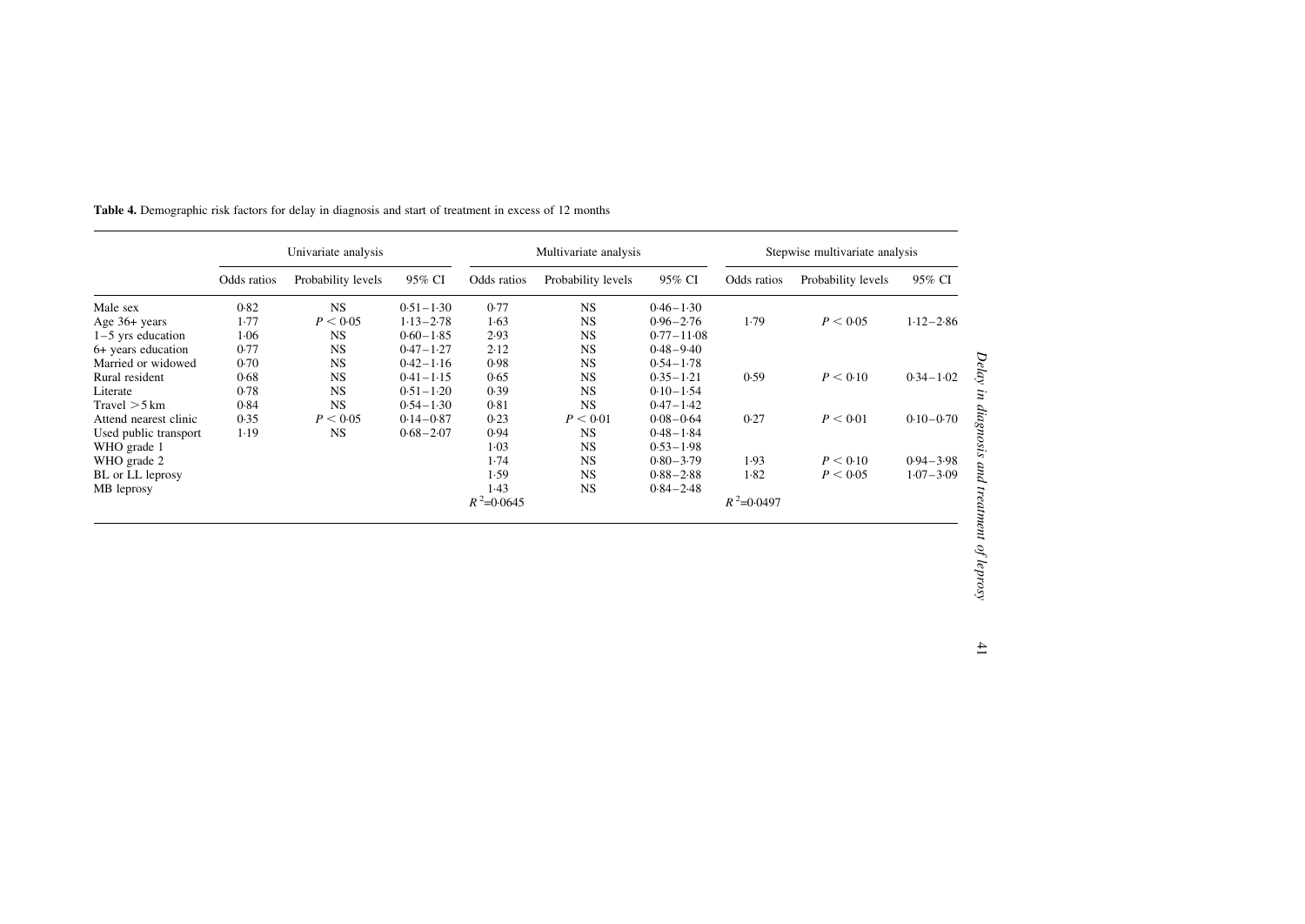<span id="page-7-0"></span>Table 5. Awareness and contact with leprosy as risk factors for delay in diagnosis and start of treatment in excess of 12 months

| Variables describing reported<br>awareness of leprosy in the<br>community           | Variables describing reported attitudes<br>to leprosy in the community                                 |
|-------------------------------------------------------------------------------------|--------------------------------------------------------------------------------------------------------|
| Confidence in cure                                                                  | Fear of physical consequences                                                                          |
| Seen leaflet                                                                        | Fear for impact on general health                                                                      |
| Seen TV                                                                             | Fear for impact on marriage                                                                            |
| Learned at school or in other way                                                   | Fear for impact on family                                                                              |
| Belief that the cause was a spirit<br>or ghost                                      | Fear for impact on relationship with neighbours                                                        |
| Belief that the cause was<br>judgement or God's will                                | Fear for impact on ability to work                                                                     |
| Belief that leprosy was a result of<br>food, water or hygiene                       | Told family members ( <i>i.e.</i> not concealed from family<br>members)                                |
| Belief that leprosy was inherited                                                   | Told friends or neighbours ( <i>i.e.</i> not concealed from friends<br>or neighbours in the community) |
| Not know cause                                                                      |                                                                                                        |
| Belief that leprosy was caused by<br>a germ or by contact<br>Family member affected |                                                                                                        |
| Friend or community member<br>affected                                              |                                                                                                        |

identified seeing a leaflet and learning about leprosy from some other source, e.g. in school, to be associated with reduced delay. Informing neighbours of the leprosy diagnosis approached statistical significance as a risk factor for reduced delay. Having a family member already affected by leprosy was associated with increased delay. In this case it appears that awareness of the symptoms of the disease gave rise to caution rather than to an early start of treatment.

## ASPECTS OF FIRST SYMPTOMS, HELP-SEEKING BEHAVIOUR AND DELAY

Variables summarizing response to first symptom and aspects of help-seeking behaviour proved to be the most effective predictors of delay ([Table 6](#page-8-0)). We identified having a first symptom that was more than a single skin patch was associated with reduced delay. Repeated use of popular medicines or repeated use of traditional or alternative medicines was associated with delay as was making multiple visits to health service practitioners and failing to comply with referral from case-finding or contact survey teams who suspected leprosy. Separate analyses of data from the two centres showed the same combination of risk factors. In Purulia, initial inaction was also associated with delay.

#### BEST PREDICTIVE MODEL ARISING FROM ANALYSIS OF ALL VARIABLES

[Table 7](#page-9-0) presents the results of multivariate and stepwise analyses of all the assessed variables. The stepwise analysis identifies six primary risk factors for delay:

- . Repeated periods of inaction failure to recognize the significance of symptoms and take some action.
- . Repeated contacts with health service practitioners.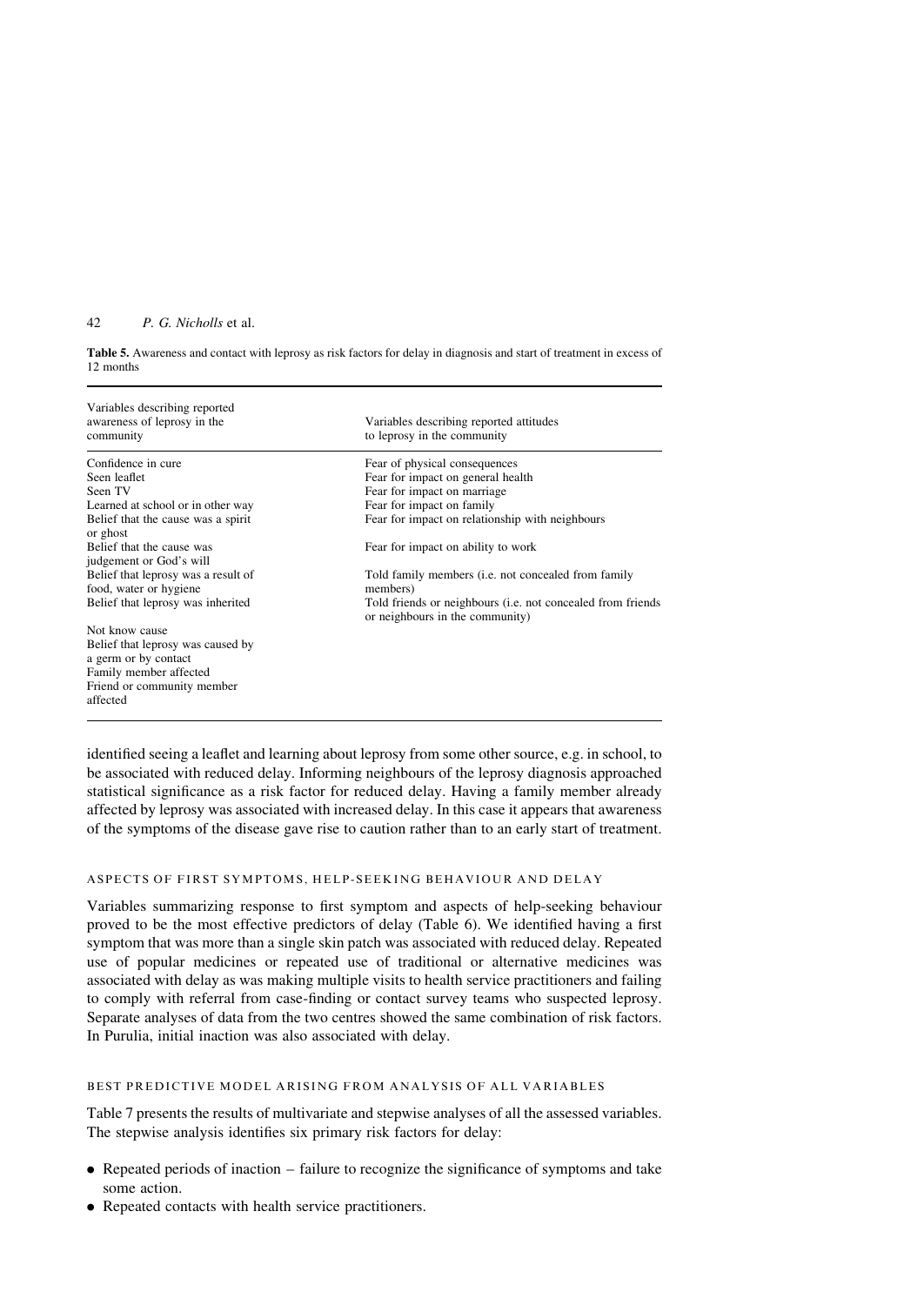|                                                | Univariate analysis |                    |               | Multivariate analysis |                    |               | Stepwise multivariate analysis |                                |               |
|------------------------------------------------|---------------------|--------------------|---------------|-----------------------|--------------------|---------------|--------------------------------|--------------------------------|---------------|
|                                                | Odds ratios         | Probability levels | 95% CI        | Odds ratios           | Probability levels | 95% CI        |                                | Odds ratios Probability levels | 95% CI        |
| First symptom more than a single<br>skin patch | 0.93                | <b>NS</b>          | $0.60 - 1.41$ | 0.56                  | P < 0.05           | $0.33 - 0.95$ | 0.60                           | P < 0.05                       | $0.37 - 1.00$ |
| Assess first symptom as<br>unimportant         | 0.95                | <b>NS</b>          | $0.60 - 1.51$ | 0.78                  | <b>NS</b>          | $0.32 - 1.86$ |                                |                                |               |
| Involve others in decision-<br>making          | $1 - 00$            | <b>NS</b>          | $0.65 - 1.53$ | 1.23                  | <b>NS</b>          | $0.76 - 1.99$ |                                |                                |               |
| No action in response to first<br>symptoms     | $1-10$              | <b>NS</b>          | $0.69 - 1.78$ | 1.75                  | <b>NS</b>          | $0.51 - 5.98$ | 2.98                           | P < 0.01                       | $1.52 - 5.86$ |
| No. periods of inaction                        | 1.28                | <b>NS</b>          | $0.88 - 1.87$ | 1.66                  | <b>NS</b>          | $0.84 - 3.27$ |                                |                                |               |
| Times used popular medicine                    | $1-17$              | <b>NS</b>          | $0.78 - 1.76$ | 1.78                  | P < 0.05           | $1.07 - 2.99$ | 1.64                           | P < 0.10                       | $0.99 - 2.70$ |
| Times used traditional medicine                | 2.43                | P < 0.01           | $1.29 - 4.56$ | 4.16                  | P < 0.01           | $1.83 - 9.47$ | 3.72                           | P < 0.01                       | $1.69 - 8.17$ |
| Times presented to general health.<br>services | 1.67                | P < 0.01           | $1.24 - 2.25$ | 2.10                  | P < 0.001          | $1.43 - 3.09$ | 2.10                           | P < 0.001                      | $1.46 - 3.00$ |
| Times found by survey                          | 2.58                | P < 0.05           | $1.12 - 5.94$ | 3.34                  | P < 0.05           | $1.27 - 8.78$ |                                |                                |               |
| WHO Grade 1                                    |                     |                    |               | $1-03$                | P < 0.10           | $0.52 - 2.03$ |                                |                                |               |
| WHO Grade 2                                    |                     |                    |               | 1.91                  | <b>NS</b>          | $0.83 - 4.40$ |                                |                                |               |
| BL or LL leprosy                               |                     |                    |               | 1.46                  | <b>NS</b>          | $0.79 - 2.73$ |                                |                                |               |
| MB leprosy                                     |                     |                    |               | 1.42                  | <b>NS</b>          | $0.80 - 2.54$ | 1.84                           | P < 0.05                       | $1.10 - 3.06$ |
|                                                |                     |                    |               | $R^2$ =0.1129         |                    |               | $R^2 = 0.0828$                 |                                |               |

<span id="page-8-0"></span>Table 6. Aspects of help-seeking behaviour as risk factors for delay in diagnosis and start of treatment in excess of 12 months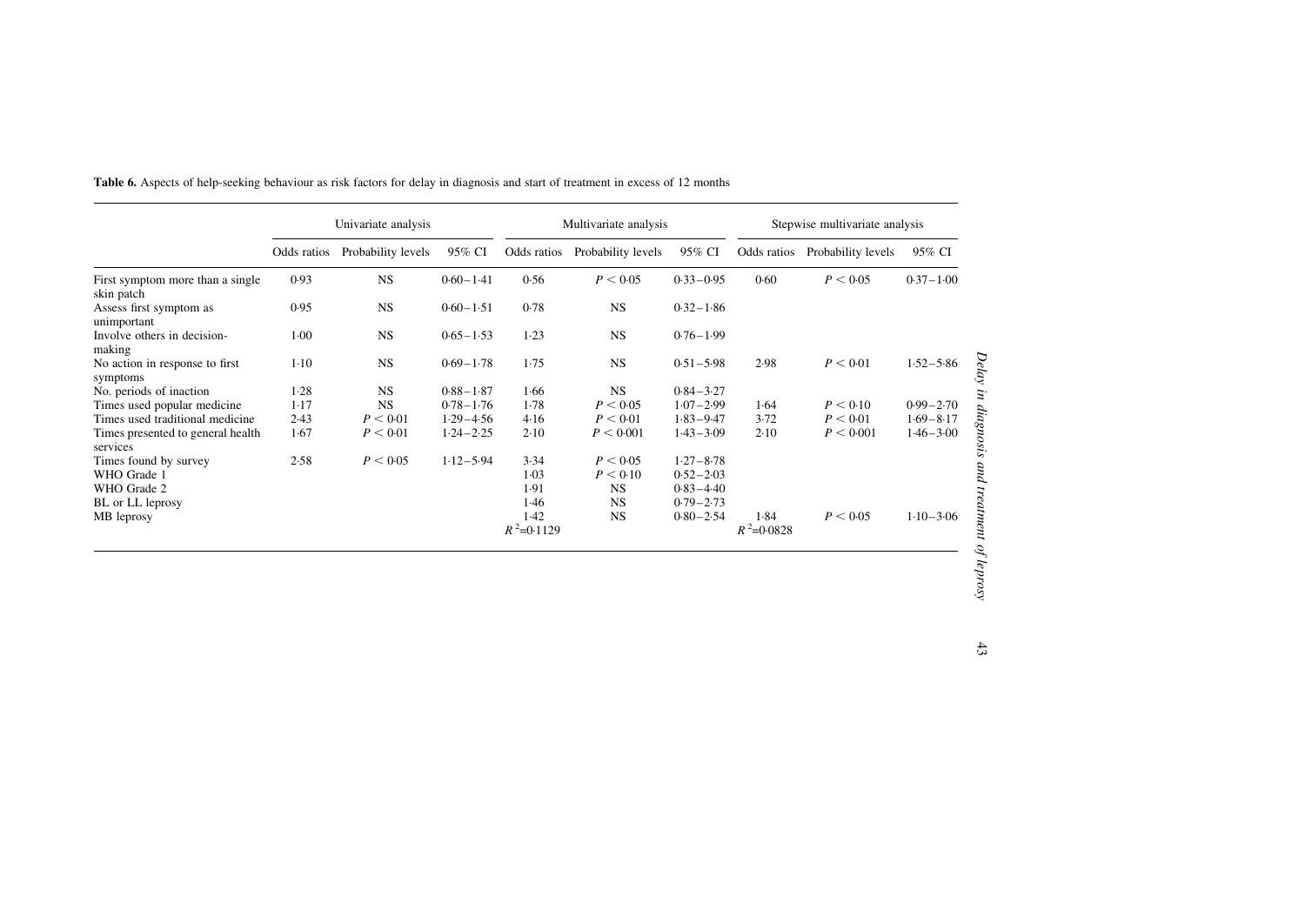<span id="page-9-0"></span>

|                                                | Multivariate analysis |                    |                |                       | Stepwise multivariate analysis |                |
|------------------------------------------------|-----------------------|--------------------|----------------|-----------------------|--------------------------------|----------------|
|                                                | Odds ratios           | Probability levels | 95% CI         | Odds ratios           | Probability levels             | 95% CI         |
| Age 36+ years                                  | 2.07                  | P < 0.05           | $1.11 - 3.87$  | 2.03                  | P < 0.01                       | $1.21 - 3.41$  |
| $1-5$ yrs education                            | 3.90                  | P < 0.10           | $0.89 - 17.19$ |                       |                                |                |
| Nearest clinic                                 | 0.18                  | P < 0.01           | $0.05 - 0.58$  | 0.24                  | P < 0.01                       | $0.87 - 0.67$  |
| Seen leaflet                                   | 0.57                  | <b>NS</b>          | $0.29 - 1.12$  | 0.61                  | P < 0.10                       | $0.35 - 1.08$  |
| Not know cause                                 | 1.52                  | <b>NS</b>          | $0.62 - 3.71$  | 1.89                  | P < 0.05                       | $1.10 - 3.24$  |
| Caused by spirit, curse etc.                   | 0.27                  | P < 0.10           | $0.06 - 1.19$  | 0.28                  | P < 0.05                       | $0.08 - 0.97$  |
| Caused by food, water, poor                    | $1-70$                | <b>NS</b>          | $0.62 - 4.68$  | 2.13                  | P < 0.10                       | $0.89 - 5.06$  |
| hygiene                                        |                       |                    |                |                       |                                |                |
| First symptom more than a single<br>skin patch | 0.53                  | P < 0.05           | $0.28 - 0.99$  | 0.61                  | P < 0.10                       | $0.36 - 1.03$  |
| No. periods of inaction                        | 1.84                  | <b>NS</b>          | $0.85 - 4.00$  | 2.53                  | P < 0.001                      | $1.54 - 4.16$  |
| Times used popular medicine                    | 1.88                  | P < 0.05           | $1.04 - 3.41$  | 1.56                  | P < 0.10                       | $0.95 - 2.57$  |
| Times used traditional medicine                | 6.04                  | P < 0.001          | $2.27 - 16.09$ | 4.51                  | P < 0.001                      | $1.97 - 10.34$ |
| Times presented to general health<br>services  | 2.46                  | P < 0.001          | $1.56 - 3.86$  | 2.05                  | P < 0.001                      | $1.42 - 2.97$  |
| Times found by survey                          | 4.13                  | P < 0.05           | $1.39 - 12.28$ | 3.56                  | P < 0.05                       | $1.32 - 9.66$  |
| BL or LL leprosy                               | 1.67<br>$R^2$ =0.1980 | <b>NS</b>          | $0.83 - 3.37$  | 1.82<br>$R^2$ =0.1517 | P < 0.10                       | $0.98 - 3.33$  |

Note: variables failing to reach statistical significance have been omitted.

P. G. Nicholls

 $\mathbb{P}.$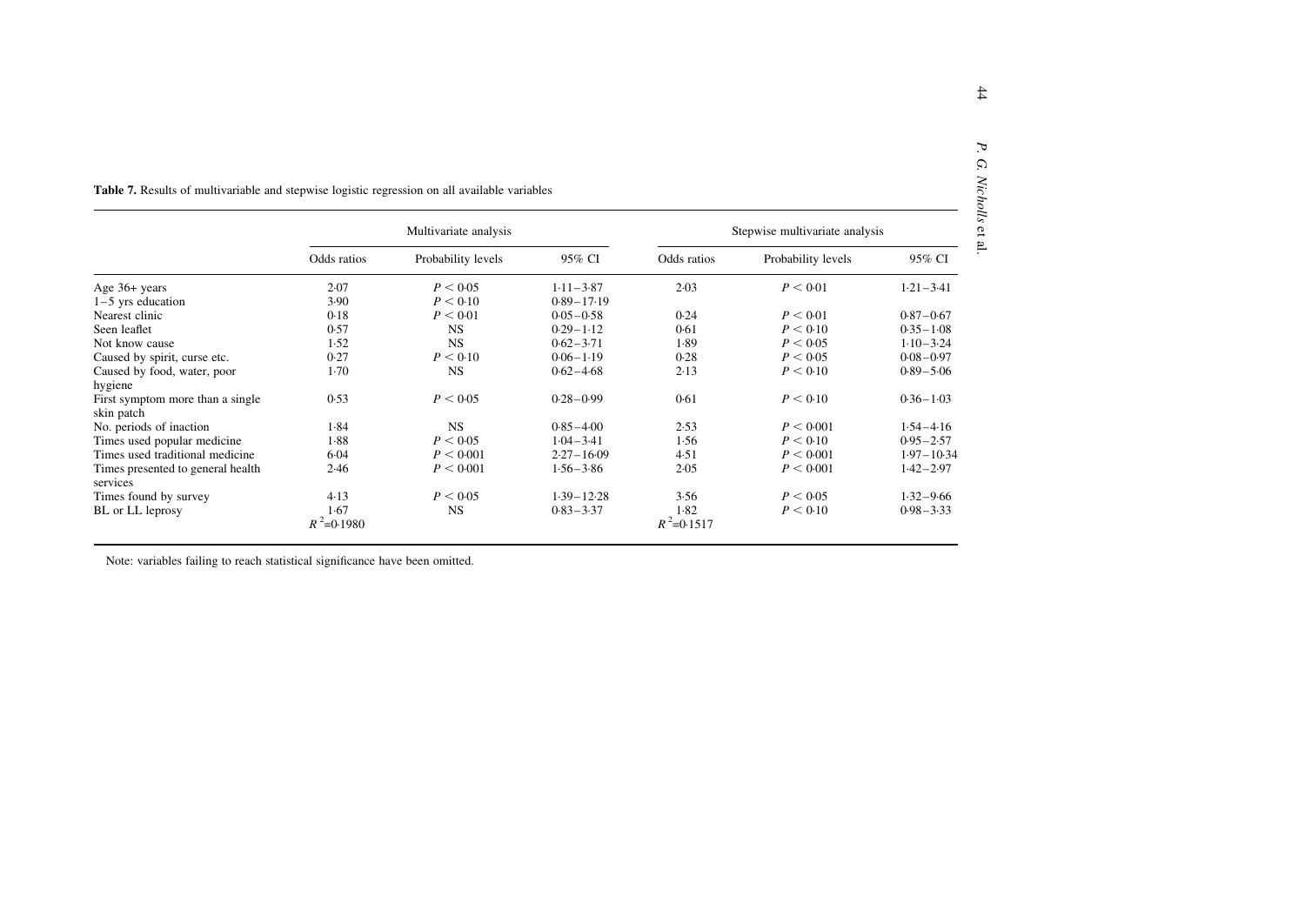Delay in diagnosis and treatment of leprosy 45

- . Repeated contacts with practitioners in traditional or alternative medicines.
- . Failure to comply with referral by survey teams.
- . Age more than 35 years.
- Not knowing the cause of leprosy

In addition to these, being affected by lepromatous (LL) or borderline lepromatous (BL) leprosy, repeated use of popular medicines and belief that leprosy was caused by water, food or hygiene each approached statistical significance as a risk factor for delay. Variables associated with reduced delay were as follows:

- . Attending the clinic nearest to home.
- . Belief that leprosy was caused by a curse, a spirit or a ghost.

Having a first symptom in the form of multiple skin patches or reaction, i.e. more than a single skin patch, and seeing an educational leaflet each approached statistical significance at predictors of reduced delay.

## **Discussion**

As reported in Nigeria,<sup>[8](#page-12-0)</sup> in Thailand<sup>[9](#page-12-0)</sup> and in Sudan,<sup>[13](#page-12-0)</sup> we heard of local beliefs that attributed leprosy to food or water or poor hygiene. There were also attributions to divine intervention, to supernatural causes and to inheritance. While the numbers concerned are small, our results contrast the effect of different traditional beliefs about the cause of leprosy. While belief in alternative natural causes (food, water or hygiene) and admission of ignorance of cause was associated with increased delay, belief in forms of supernatural cause (curse, spirit, or ghost) was associated with reduced delay. It may be that individuals living in rural areas where there is a tendency to shorter delays consider themselves to be in control of their food and water supplies and hygiene arrangements. Recognizing the possibility of leprosy, they perhaps take early decisions to seek help in order to gain control over a disease traditionally associated with supernatural causes. In contrast, those living in urban areas, where delays tend to be longer, appear more likely to reject beliefs relating to supernatural causes and attribute their disease to environmental factors relating to arrangements for drinking water, food supply and hygiene that are not entirely within their control. This analysis raises new questions for research that might inform future health education activities. Our finding may also reflect more effective case-finding and educational activities in rural areas.

Researchers in Sudan<sup>[13](#page-12-0)</sup> found that lack of knowledge affects routes to diagnosis and start of treatment. Our research draws attention to extended periods of inaction as the primary contributor to delay. Failure to seek help or take advantage of the knowledge available meant that referral by friends, neighbours or other lay persons did not result in an early start to treatment. Our findings suggest that, at the time of our research, levels of knowledge and awareness in the community had not reached a sufficient level to ensure that people responded quickly to the early signs of leprosy by making appropriate decisions to seek help.

We identified routes to presentation involving popular, folk and professional health services similar to those reported from Nigeria.<sup>[8](#page-12-0)</sup> We heard of no practitioners in traditional or alternative medicine suspecting leprosy or making a referral, but providers of popular medicines – pharmacists or village doctors – were relatively successful in suspecting leprosy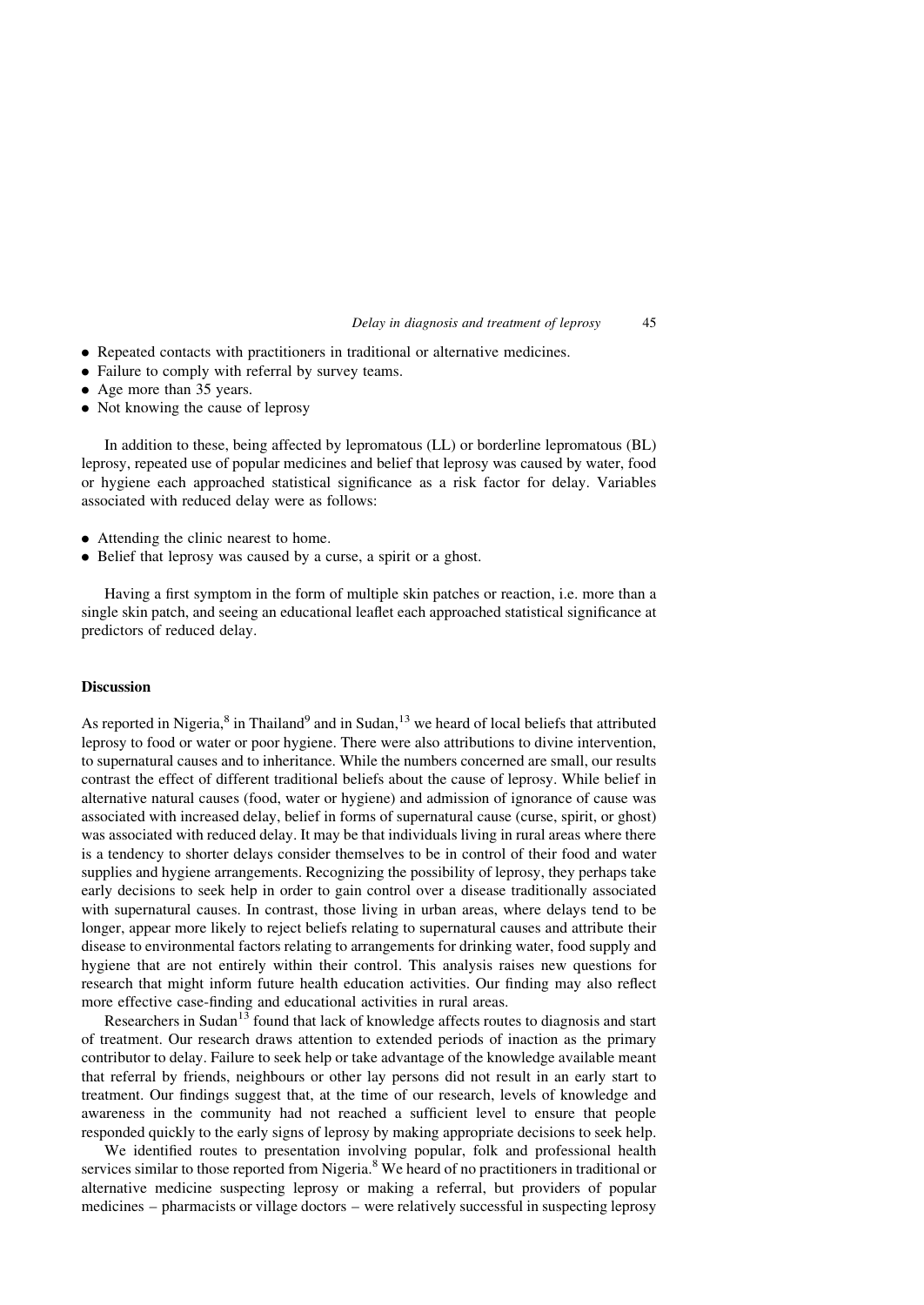and making referrals. This draws attention to individuals and occupations within the community that might be a focus for dissemination of health education materials or with potential as a source of referrals.

The number of individuals reporting any contact with health services or private medical practitioners was 45 (25·7%) in Nilphamari and 37 (20·4%) in Purulia. Time committed to these contacts amounted to 12·3% of total delay, 21·1% in Purulia and 6·0% in Nilphamari. This compares with  $15\%$  $15\%$  reported from Ethiopia.<sup>1</sup>

While health service practitioners were relatively effective in recognizing the possibility of leprosy and making appropriate referrals, the logistic regression analysis found repeated contacts with health services to be associated with delay. A number of points need to be considered in interpreting this finding. First, some patients reported being prescribed tests and treatments that included X-rays, injections, vitamins and miscellaneous drugs, treatments that suggest that leprosy was not suspected. However, at least some of these may have been appropriate responses to concurrent infections or other conditions. Eliminating routine skin conditions in order to identify persistent lesions associated with leprosy is a legitimate approach to treatment. It would therefore be inappropriate to label all of these as occasions when doctors failed to diagnose leprosy. Second, some individuals claimed they did not know their doctor's diagnosis, while others admitted they had not complied with referrals. Third, we heard evidence that many individuals did not make good use of the health services, tending to move on from one doctor to another, either seeking a second opinion or an alternative, acceptable diagnosis. Fourth, it was apparent that the cost of consultations and prescribed treatments was a deterrent to seeking further help, especially so when initial treatment had proved ineffective and travel costs and lost earnings were taken into account.

It follows that repeated contacts with health service practitioners is a complex indicator reflecting a number of factors that may contribute to delay. Our findings echo those of Neylan from his work in Thailand, $9$  who found that contacts with the health services and resulting treatments were started and discontinued in accordance with each patient's assessment of short-term gains and losses. The outcome of these contacts depended on decisions taken by the patient, on the knowledge of the medical practitioner and on the ability of the practitioner to respond in an appropriate way to their patient's interpretation of leprosy.

With integration of leprosy services into general health services, the results presented here provide a baseline to assess future progress towards achieving early detection and start of treatment for people affected by leprosy. Integration of leprosy services is expected to improve access to health services. Our finding that attendance at the nearest clinic is associated with reduced delay suggests that integrated services may prove effective in reducing delays. Much will depend on levels of awareness of leprosy, effective arrangements for referral and sensitivity to the impact of leprosy on those affected.

## Conclusion

The objective of our research was to understand help-seeking behaviour and identify factors that contribute to delay. In the communities covered by our research we identified those at risk as individuals aged over 35 years and those continuing to rely on traditional or alternative treatments. To achieve early lay referrals will require more effective communication and increased awareness of the early signs of disease so that those affected are persuaded to take early and appropriate decisions to seek help. To avoid delays within the health service will